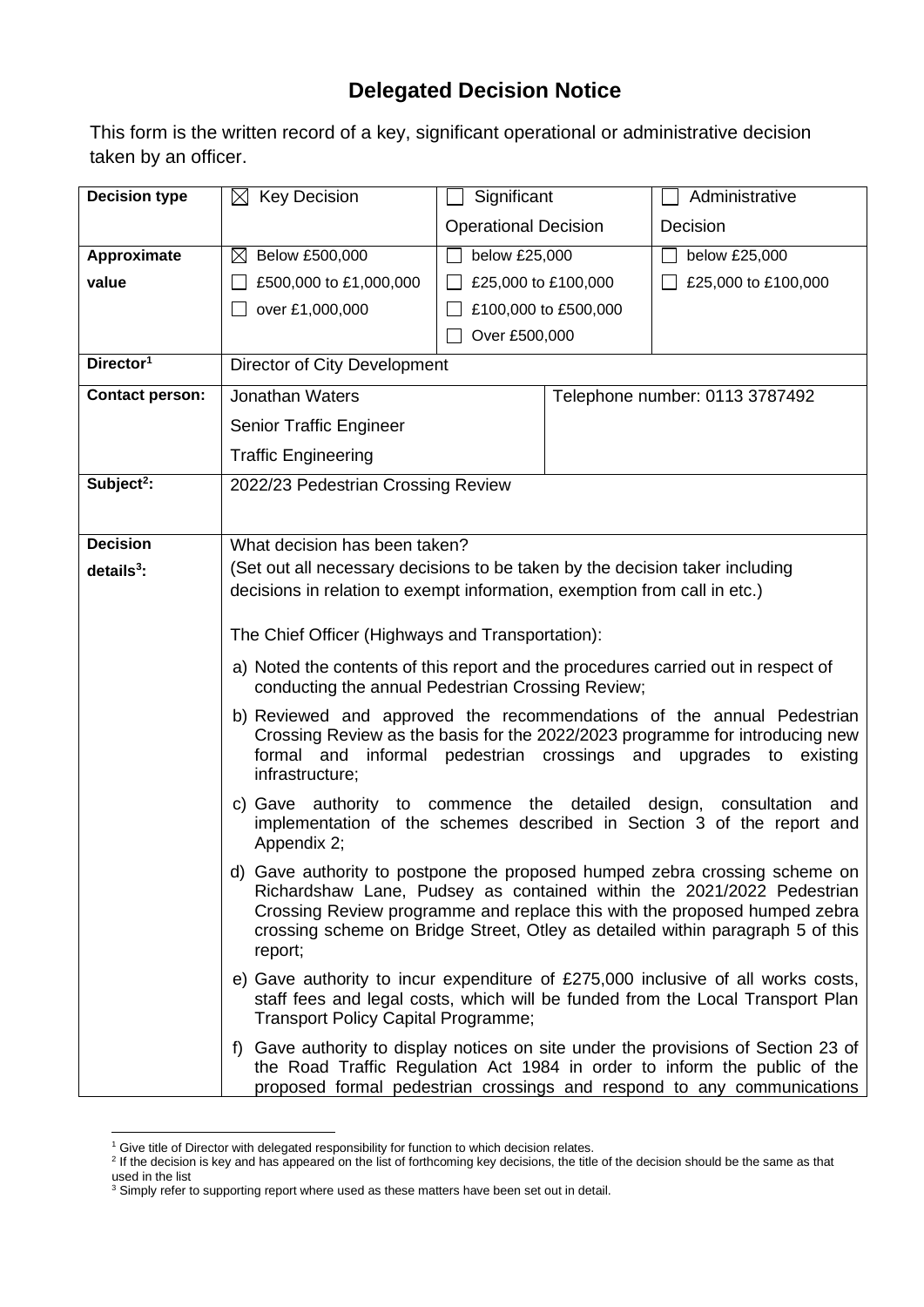|                           | received in this regard as appropriate;                                                                                                                                                                                                                                                                                                                                                                                                                                       |  |  |  |  |  |
|---------------------------|-------------------------------------------------------------------------------------------------------------------------------------------------------------------------------------------------------------------------------------------------------------------------------------------------------------------------------------------------------------------------------------------------------------------------------------------------------------------------------|--|--|--|--|--|
|                           | g) Gave authority to request the City Solicitor to draft and advertise a Notice under<br>the provisions of Section 90C of the Highways Act 1980 for the implementation<br>of traffic calming to complement some of the proposed pedestrian crossings;                                                                                                                                                                                                                         |  |  |  |  |  |
|                           | h) Gave authority to request the City Solicitor to draft, advertise and implement,<br>subject to no valid objections being received, a Traffic Regulation Order,<br>Movement Order or Speed Limit Order, where required, to support the<br>proposed pedestrian crossings; and<br>Agreed to receive such other further reports (if required) to address any<br>i)<br>objections received to advertised Notices or other matters arising from the<br>detailed scheme proposals. |  |  |  |  |  |
|                           |                                                                                                                                                                                                                                                                                                                                                                                                                                                                               |  |  |  |  |  |
|                           | A brief statement of the reasons for the decision                                                                                                                                                                                                                                                                                                                                                                                                                             |  |  |  |  |  |
|                           | (Include any significant financial, procurement, legal or equalities implications, having<br>consulted with Finance, PACS, Legal, HR and Equality colleagues as appropriate)<br>To allow the consultation, detailed design and subsequent implementation of                                                                                                                                                                                                                   |  |  |  |  |  |
|                           | pedestrian crossing review schemes across the metropolitan district, to give                                                                                                                                                                                                                                                                                                                                                                                                  |  |  |  |  |  |
|                           | pedestrians safer locations to cross roads at noted locations within the city.                                                                                                                                                                                                                                                                                                                                                                                                |  |  |  |  |  |
|                           | Brief details of any alternative options considered and rejected by the decision<br>maker at the time of making the decision                                                                                                                                                                                                                                                                                                                                                  |  |  |  |  |  |
|                           |                                                                                                                                                                                                                                                                                                                                                                                                                                                                               |  |  |  |  |  |
| <b>Affected wards:</b>    | Adel & Wharfedale - Upgrade of carriageway refuge                                                                                                                                                                                                                                                                                                                                                                                                                             |  |  |  |  |  |
|                           | Bramley & Stanningley - Humped zebra crossing                                                                                                                                                                                                                                                                                                                                                                                                                                 |  |  |  |  |  |
|                           | Horsforth - 2x carriageway refuges                                                                                                                                                                                                                                                                                                                                                                                                                                            |  |  |  |  |  |
|                           | Killingbeck & Seacroft – Upgrade of 2x zebra crossings to humped zebra                                                                                                                                                                                                                                                                                                                                                                                                        |  |  |  |  |  |
|                           | crossings<br>Kippax & Methley – Upgrade of zebra crossing to humped zebra crossing.                                                                                                                                                                                                                                                                                                                                                                                           |  |  |  |  |  |
|                           | Upgrade of belisha beacons.<br>Little London & Woodhouse – Upgrade of 2x zebra crossings to humped zebra<br>crossings. Upgrade of belisha beacons x2                                                                                                                                                                                                                                                                                                                          |  |  |  |  |  |
|                           | Otley & Yeadon - Provision of humped zebra crossing, using funding from                                                                                                                                                                                                                                                                                                                                                                                                       |  |  |  |  |  |
|                           | 2021/22 Pedestrian Crossing Review.                                                                                                                                                                                                                                                                                                                                                                                                                                           |  |  |  |  |  |
|                           | Pudsey – Humped zebra crossing. Postponement of humped zebra crossing<br>from 2021/22 Pedestrian Crossing Review.                                                                                                                                                                                                                                                                                                                                                             |  |  |  |  |  |
|                           | Weetwood - Humped zebra crossing                                                                                                                                                                                                                                                                                                                                                                                                                                              |  |  |  |  |  |
| <b>Details of</b>         | Executive Member Cllr Helen Hayden has been briefed on the proposals contained                                                                                                                                                                                                                                                                                                                                                                                                |  |  |  |  |  |
| consultation              | within the report, 15/3/22 & 09/05/22, with no objections raised.                                                                                                                                                                                                                                                                                                                                                                                                             |  |  |  |  |  |
| undertaken <sup>4</sup> : | Ward Councillors - No direct consultation has been undertaken with Ward                                                                                                                                                                                                                                                                                                                                                                                                       |  |  |  |  |  |
|                           | Councillors, pending approval of the proposals. Direct consultation will be                                                                                                                                                                                                                                                                                                                                                                                                   |  |  |  |  |  |
|                           | undertaken with Ward Councillors in affected wards.                                                                                                                                                                                                                                                                                                                                                                                                                           |  |  |  |  |  |
|                           |                                                                                                                                                                                                                                                                                                                                                                                                                                                                               |  |  |  |  |  |
|                           | Chief Digital and Information Officer <sup>5</sup> N/A                                                                                                                                                                                                                                                                                                                                                                                                                        |  |  |  |  |  |
|                           |                                                                                                                                                                                                                                                                                                                                                                                                                                                                               |  |  |  |  |  |

<sup>4</sup> Include details of any interest disclosed by an elected Member on consultation and the date of any relevant dispensation given.

<sup>&</sup>lt;sup>5</sup> See Officer Delegation Scheme (Executive Functions) CDIO must be consulted in relation to all matters relating to the Council's use of digital technology